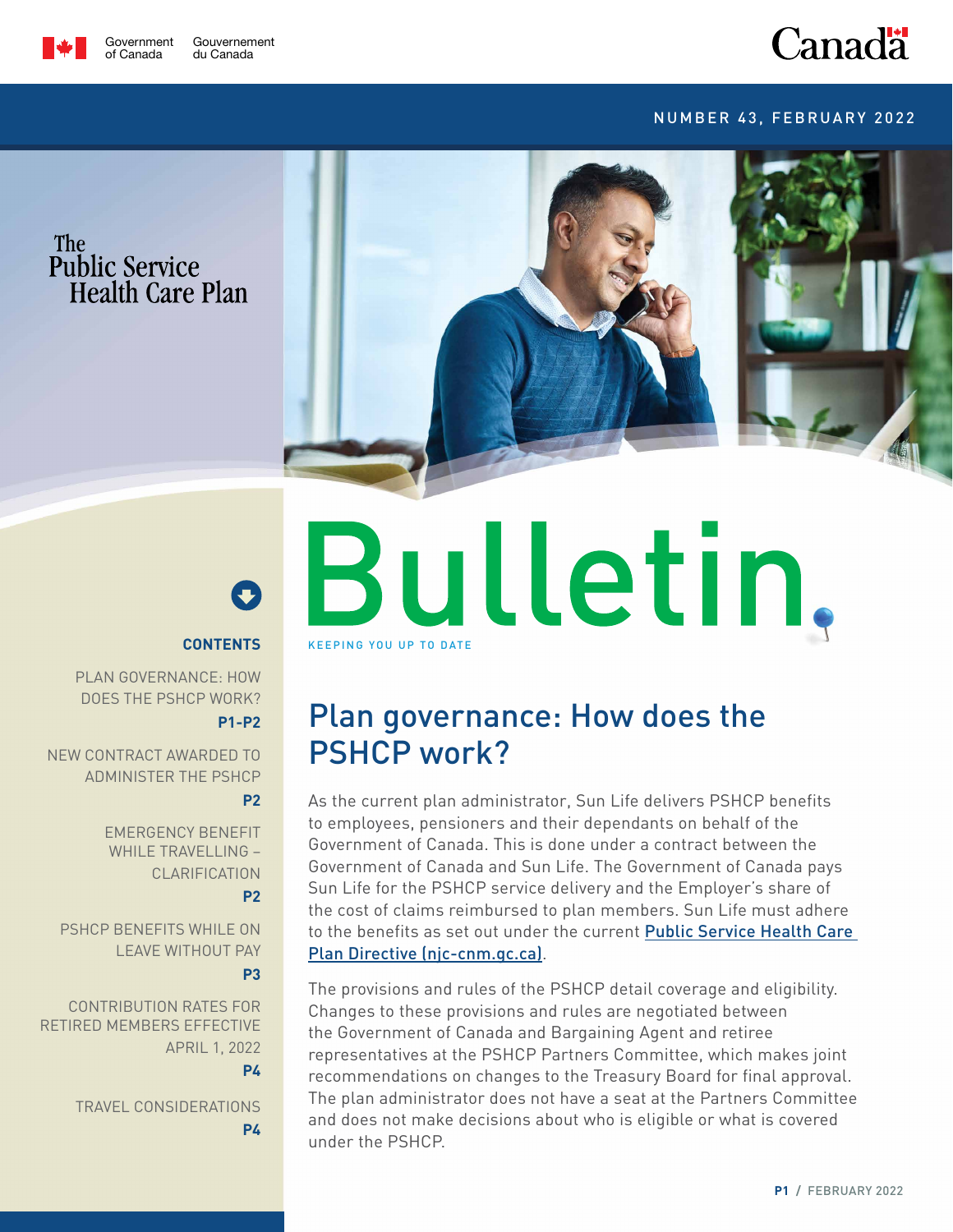<span id="page-1-0"></span>If you disagree with a decision Sun Life has made based on the terms of the current PSHCP Directive, you can appeal to the PSHCP Administration Authority. The appeals process cannot change the provisions and rules. However, your suggestions for changes to PSHCP provisions and rules can be shared with your Bargaining Agent or with the National Association of Federal Retirees (Federal Retirees) who can speak for your interests at the PSHCP Partner Committee. Active members who wish to submit such suggestions should contact their **[Bargaining Agent](https://www.tbs-sct.gc.ca/tbsf-fsct/340-51-agents-eng.asp)**. Retired members should send their suggestions to the Federal Retirees at **[pshcp@federalretirees.ca](mailto:pshcp%40federalretirees.ca?subject=Suggestion)** or 865 Shefford Road, Ottawa, ON, K1J 1H9.

### New contract awarded to administer the PSHCP

Following a competitive procurement process, the Government of Canada has awarded the next contract to administer the Public Service Health Care Plan (PSHCP) to the Canada Life Assurance Company (Canada Life). The new contract won't take effect until July 1, 2023, following a comprehensive transition period. Until then, continue sending your PSHCP claims to Sun Life.

A new plan administrator will have no impact on negotiated benefits available to you and your family, nor to the cost of the PSHCP. The award of the new contract to Canada Life simply changes who administers the PSHCP and what company processes your claims starting on July 1, 2023. This procurement process is part of the life cycle of any public service benefit plan. Discussions between the Government of Canada and Bargaining Agent and retiree representatives to update the plan, which are independent of the procurement process, are ongoing.

The contract will maintain, and in some areas surpass, existing PSHCP standards of excellence in claims processing services. The contract ensures high-quality data for decision-making, robust auditing, advanced fraud detection, increased digitization and improved member communications and services. The new contract will also support

the Government of Canada's policy goals on green procurement, digitization, diversity and inclusion and, in particular, opportunities for Indigenous Canadians.

#### **What you need to do**

You will receive regular updates on the transition to the new plan administrator and be asked to take a few simple actions. Your positive enrolment information will be transferred to Canada Life prior to July 1, 2023, so please keep your information in the Sun Life Plan Member Services website up to date.

**Remember**: Until June 30, 2023, continue to send your claims and requests to Sun Life.

For more information, consult the "New contract awarded to administer the Public Service Health Care Plan (PSHCP)" Information Notice. You can also visit [www.Canada.ca/Pension-Benefits](http://www.canada.ca/Pension-Benefits), select Public service group insurance benefit plans, then Benefit plans, then Public Service Health Care Plan, and select New administrator Frequently Asked Questions.

### Emergency Benefit while Travelling – Clarification

Under the Emergency Benefit while Travelling, expenses for meals and accommodation for accompanying family members are only covered under the PSHCP if the plan member or eligible dependant is hospitalized due to a medical emergency, such as COVID-19. Such expenses are provided to a maximum of \$150 per day. However accommodation and meal expenses, and the cost of extending a trip to **quarantine or self-isolate outside a hospital**, even if ill with COVID-19, are **not covered** under the PSHCP.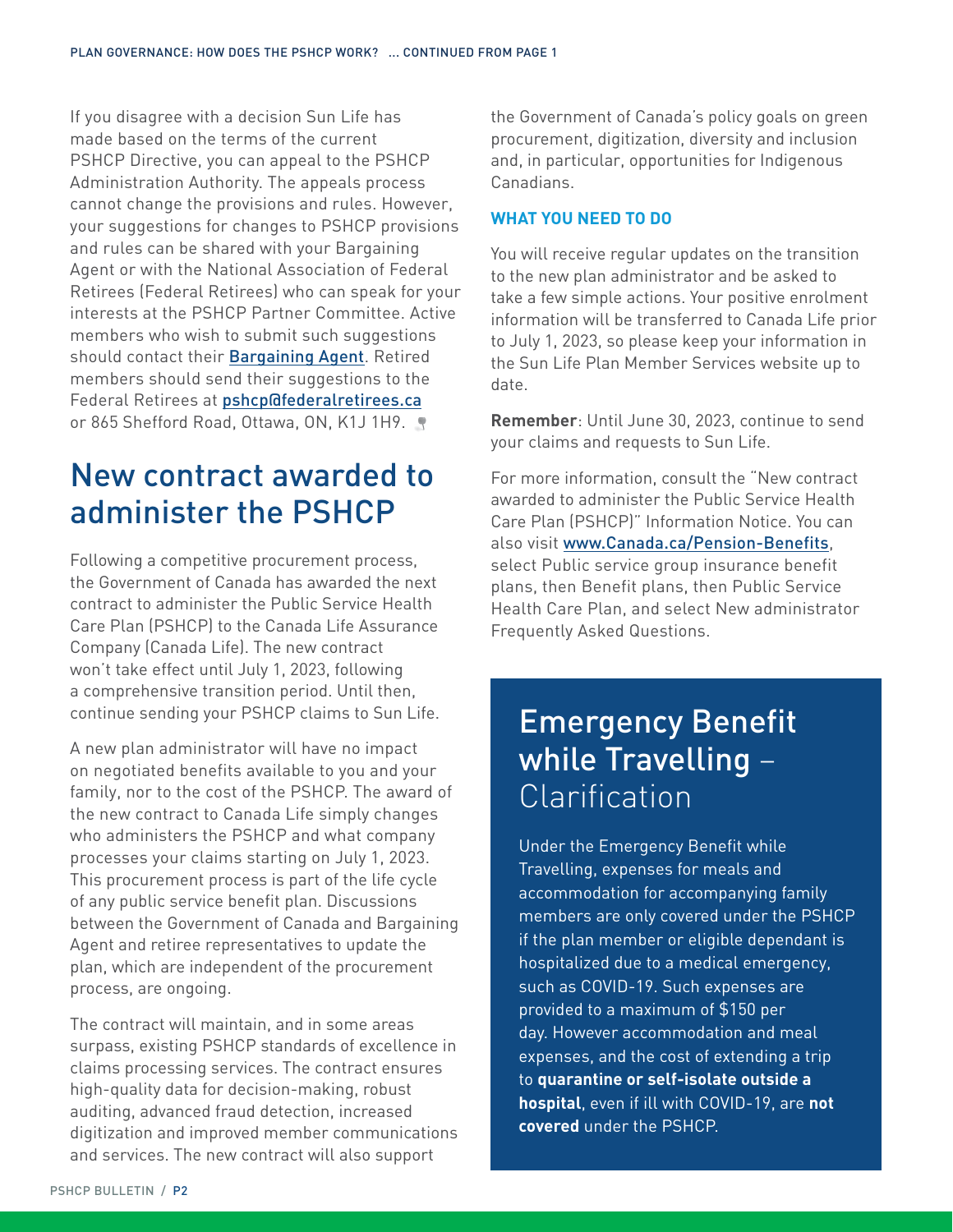### <span id="page-2-0"></span>PSHCP benefits while on Leave Without Pay

Your employer may authorize leave without pay (LWOP) for various reasons. To maintain PSHCP coverage, you will generally be required to pay only the PSHCP employee contributions, depending on the purpose of your LWOP. The table below outlines the different scenarios where LWOP may be applicable, and the required contributions for each.

| <b>PURPOSE OF LWOP</b>                                                                                                      | <b>Employee contributions</b>                      | <b>Employer contributions</b>                         |  |
|-----------------------------------------------------------------------------------------------------------------------------|----------------------------------------------------|-------------------------------------------------------|--|
| • Training, instruction or service related to<br>employment requested by the Government<br>of Canada or the Canadian Forces | Employee pays regular share of<br>benefits         | Employer pays regular share of<br>benefits            |  |
| • Pregnancy, illness or disability                                                                                          |                                                    |                                                       |  |
| • Parental leave for care and nurturing within<br>52 weeks of the birth or adoption of a child                              |                                                    |                                                       |  |
| • The leave portion of a leave with income<br>averaging or pre-retirement leave<br>arrangement                              |                                                    |                                                       |  |
| • Leave for personal needs                                                                                                  | Employee pays regular share                        | Employer pays regular share<br>for first 90 days only |  |
| • Off-pay/off-duty status                                                                                                   | of benefits plus (after 90 days)<br>employer share |                                                       |  |
| • Administrative leave (see vaccination policy)                                                                             |                                                    |                                                       |  |
| • Unauthorized leave                                                                                                        | Employee pays regular share of                     | Employee also pays employer                           |  |
| • Suspension                                                                                                                | benefits                                           | share of benefits                                     |  |
| • Generally, taking any kind of leave without<br>pay for reasons not listed above                                           | Employee pays regular share of<br>benefits         | Employee also pays employer<br>share of benefits      |  |

The above table is a summary and does not include all types of LWOP. For a complete list, with related contribution requirements, see the Monthly Contribution Rates in Schedule V of the Directive ([njc-cnm.gc.ca](https://www.njc-cnm.gc.ca/directive/d9/v9/s69/en%23s69-tc-tm_1)). Should there be any discrepancy between information in this article and that contained in the PSHCP Directive, the PSHCP Directive will apply.

You can terminate your PSHCP coverage at any time when on LWOP. You will, however, be responsible for contributions as indicated in the table above, from the date your LWOP starts until the last day of the month following the compensation officer's receipt of your request to terminate coverage. PSHCP membership cannot be canceled retroactively. If you cancel your PSHCP coverage while on LWOP, you cannot apply to rejoin the plan until you return to work. Upon your return, should you reapply to join the PSHCP, coverage will not be reinstated until three months after your application is received.

Contributions can be paid in advance or upon your return to work. If you choose to pay them upon your return to work, they must be paid on a schedule that does not exceed your period of leave. Consult the [Public Service Pay Centre](https://www.tpsgc-pwgsc.gc.ca/remuneration-compensation/services-paye-pay-services/paye-centre-pay/cn-cu-eng.html) or your departmental compensation services for your specific repayment schedule. Contact your Human Resources team or the Public Service Pay Centre to learn more about your options. You can also review the **[PSHCP Directive](https://www.njc-cnm.gc.ca/directive/d9/en)**.